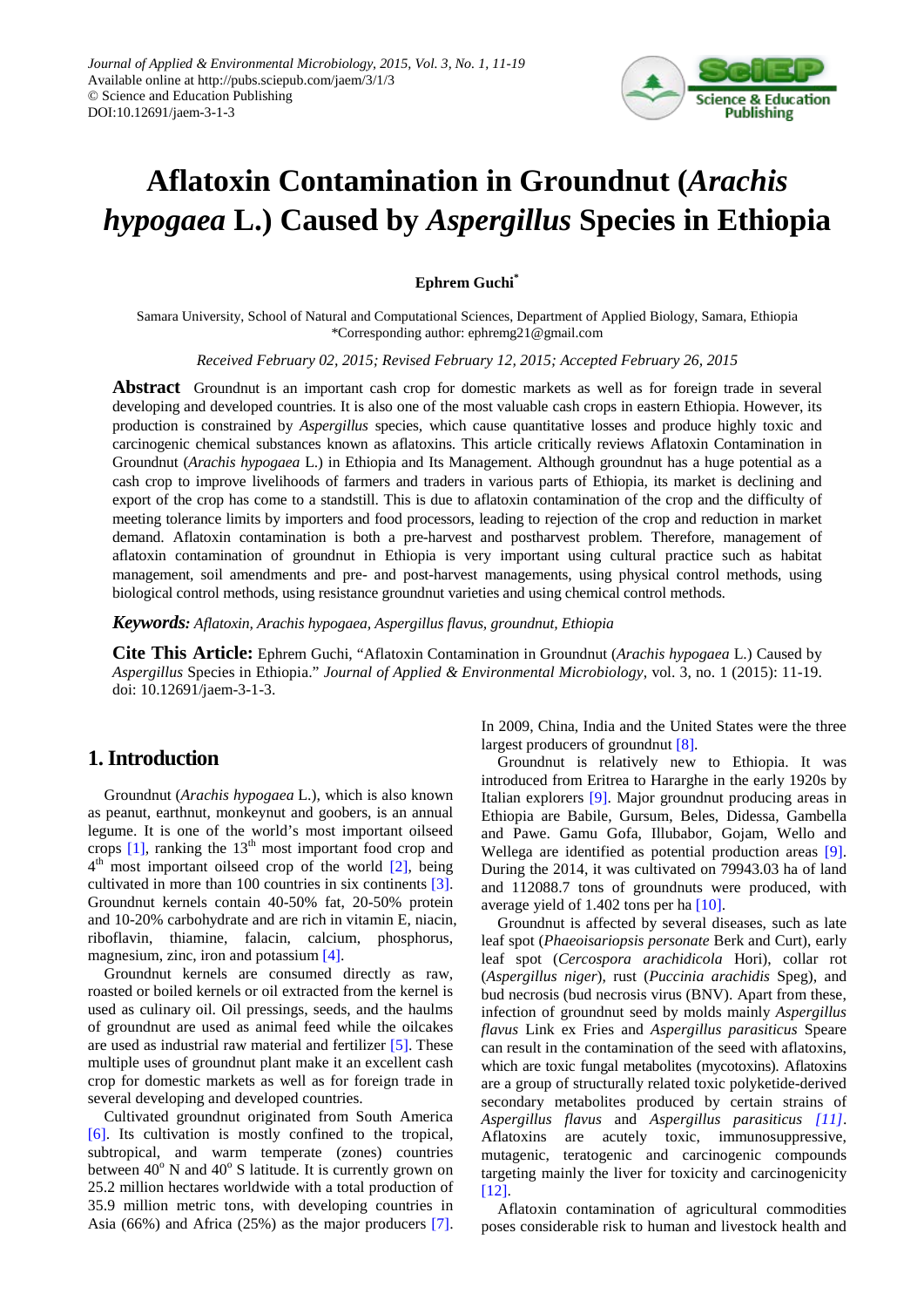has significant economic implication for the agricultural industry worldwide [\[13\].](#page-7-12) In the USA, it was reported that income losses due to aflatoxin contamination cost an average of more than US\$100 million per year to US producers [\[14\].](#page-7-13) According to Cardwell *et al*., aflatoxin contamination of agricultural crops, such as groundnut and cereals, causes annual losses of more than \$750 million in Africa [\[15\].](#page-7-14)

Aflatoxins are the major mycotoxins that are most commonly associated with groundnuts [\[16\].](#page-7-15) Aflatoxin contamination of groundnut prevents groundnut producers from accessing bigger western markets, increases dependency on foreign food aid, stifles economic opportunities, and adversely affects consumer health. According to FAO, developing countries account for approximately 95% of world groundnut production, but are unable to sell large quantities of groundnut on the international market because of aflatoxin contamination [\[17\].](#page-7-16)

Aflatoxin contamination of groundnut could occur before harvest while the crop is maturing in the field particularly favored by drought stress and high soil temperature, in storage and during marketing [\[16\].](#page-7-15) Aflatoxin contamination and associated fungi in groundnut continue to attract worldwide attention and have been reported from various countries. Aflatoxin contamination can occur on pods and seed in the soil near harvest, during harvest, and post-harvest in storage. Preharvest infection by *Aspergillus* spp. and the environmental factors that lead to colonization, infection of the seeds, plants, and aflatoxin accumulation have been reviewed in detail [\[18\].](#page-7-17) Outbreaks of acute aflatoxicosis from contaminated groundnut in humans have been documented in Kenya, India, Malaysia and Thailand [\[19\].](#page-7-18) One of the first major documented reports of aflatoxins in humans occurred in 150 villages of western India in 1974 where 397 persons were affected and 108 persons died [\[20\].](#page-7-19)

In Ethiopia, an earlier report showed mean levels of aflatoxin B1 of 34.7 and 105 µg/kg in samples of groundnut and peanut butter, respectively [\[21\].](#page-7-20) Amare *et al.* reported aflatoxin levels of 5-250 µg/kg in groundnut seed from eastern Ethiopia [\[22\].](#page-7-21) Recently, Alemayehu *et al.*reported that total aflatoxin levels in *Aspergillus flavus*  positive samples of groundnut seed varied between 15 and 11865 µg/kg [\[23\].](#page-7-22) These results indicated heavy aflatoxin contamination of groundnut samples from Ethiopia, at levels much higher than any international acceptable standards, e.g. FAO and WHO acceptable limit being 15 µg/kg.

Afltoxin contamination of groundnut could be minimized through various agronomic and seed handling practices [\[24,25,26\].](#page-7-23) Planting varieties that are resistant to fungal infection or that does not support high aflatoxin synthesis offers a sustainable, low cost approach for aflatoxin management that is suited for adoption by small scale groundnut producers. Amare *et al.* reported variations in terms of reaction to *A. flavus* infection among groundnut varieties widely cultivated in Ethiopia [\[22\].](#page-7-21)

# **2. Importance of Groundnut Production in Ethiopia**

Groundnut is the edible seed of the plant known as *Arachis hypogaea* L. Groundnut plays an important role in the livelihoods of the poor farmers and in the rural economy of many developing countries. The crop is relatively new to Ethiopia and was introduced from Eritrea to Hararghe in the early 1920s by the Italian explorers [\[9\].](#page-7-8) The major groundnut producing areas in Ethiopia are Babile, Beles, Chagni, Didessa, Gambella, Gursum; and Gamu Gofa, Gojam, Illubabor, Pawe, Wellega and Wello are also identified as potential production area[s \[9\].](#page-7-8)

The country's requirement for groundnut is essentially met through domestic production. However, data on domestic production of the product is not readily available. According to Babile Agricultural and Rural Development Office, from the total farmland of 21,500 hectares, 8600 hectares (more than 40%) were covered by groundnut in the fiscal year 2009/2010. The other district near to Babile is Gursum and from its total land of agricultural processes, 35% (5,750 hectares) of the farm was covered by groundnut. According to these two district Agricultural offices, 1 tons per hectare groundnut seed is expected, which implies these two districts alone could produce more than 15,000 tons of groundnuts annually. On the other hand, other two districts, called Chagni and Pawe, are found in the northwestern part of Ethiopia and 3759 and 5000 hectares of land, respectively, were covered with groundnut in the year 2009/10 cropping season and produced about 17, 000 tons of groundnuts in total. In general, the abovementioned areas alone produced more than 65,000 tons of groundnuts per annum out of the country's total productio[n \[27\].](#page-7-24)

The average yield for the years 2007/08, 2008/09 and 2009/10 nationwide was estimated to be 1.117, 1.123 and 1.112 tons per hectare, respectively. During the 2010/2011, the national coverage was estimated at 47,307.92 ha and 58265.288 tons of groundnuts were produced in Ethiopia. The average yield was estimated at 1.232 tons per hectare. During the 2014, it was cultivated on 79943.03 ha of land and 112088.7 tons of groundnuts were produced, with average yield of 1.402 tons per ha [\[10\].](#page-7-9)

# **3. Aflatoxins**

### **3.1. Overview of Aflatoxins**

Aflatoxins are a group of structurally related polyketide mycotoxins that contaminate many agricultural commodities, such as almond, coffee, corn, cottonseed (*Gossypium* spp.), groundnut, pistachio, rice (*Oryza sativa*  L.), soybean, sunflower, and wheat [\[28,29,30\].](#page-7-25) In addition, milk and milk products can be contaminated as a result of cows being fed on aflatoxin-contaminated feed. Aflatoxin  $B_1$  (AFB<sub>1</sub>) is the most common of the six forms of aflatoxins,  $AFB_1$ ,  $AFB_2$ ,  $AFG_1$ ,  $AFG_2$ ,  $AFM_1$  and  $AFM_2$ .

#### **3.2. History of Aflatoxins**

Aflatoxins were discovered in 1960 when more than 100,000 young turkeys died in England over the course of a few months from an apparently new disease that was termed "Turkey-X disease". It was soon found that the mortality was not limited to turkeys. Ducklings and young pheasants were also affected. After a careful survey of the outbreaks, the disease was found to be associated with the Brazilian groundnut meal. An intensive study of that groundnut meal revealed its toxic nature as it produced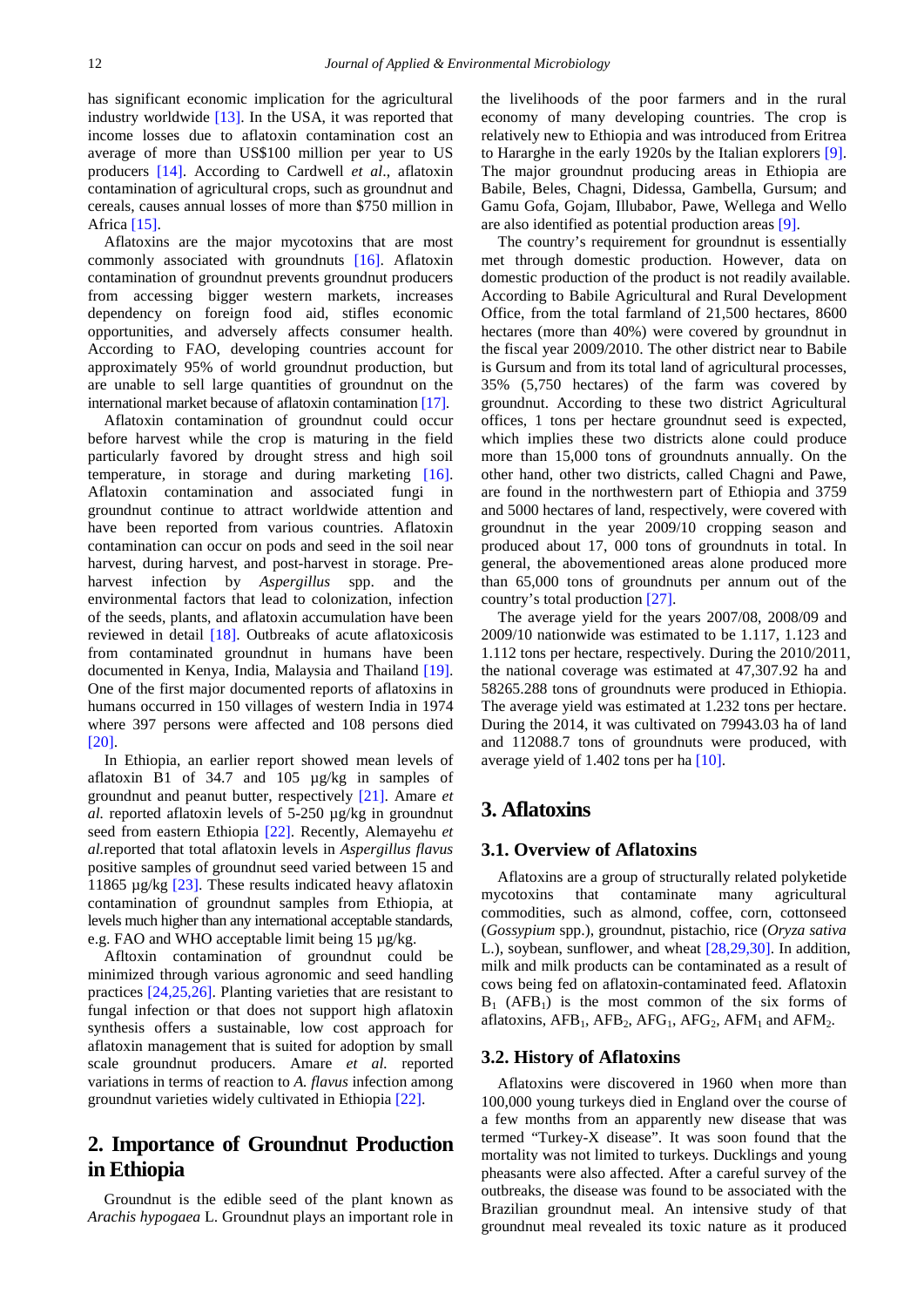typical symptoms of Turkey-X disease when consumed by poultry and ducklings. A study on the nature of the toxin suggested its origin from the fungus *Aspergillus flavus*. Thus, the toxin was named "aflatoxin" by virtue of its origin from *A. flavus* (Guo *et al*., 2008). This was the event which stimulated scientific interest and gave rise to modern mycotoxicology. Research on aflatoxins led to a "golden age" of mycotoxin research during which several new mycotoxins were discovered [\[31\].](#page-7-26) Other important mycotoxins produced by *Aspergillus, Fusarium* and *Penicillium* include ochratoxin, patulin and fumonisins [\[31\].](#page-7-26) Among all mycotoxins and polyketide compounds synthesized by fungal species, aflatoxins (the most potent hepatotoxic and carcinogenic metabolites) continue to receive major attention and are most intensely studied.

#### **3.3. Types of Aflatoxins**

There are four major types of aflatoxins (namely  $AFB<sub>1</sub>$ ,  $AFB<sub>2</sub>$ ,  $AFG<sub>1</sub>$  and  $AFG<sub>2</sub>$ ) among at least 18 structurally related mycotoxins  $[32]$ . Aflatoxins designated by  $B_1$  and  $B_2$  show strong blue fluorescence under UV light, whereas the  $G_1$  and  $G_2$  forms show greenish yellow fluorescence. A. *flavus* produces aflatoxin  $B_1$  and  $B_2$ . Other toxic compounds produced by *A. flavus* are cyclopionic acid, kojic acid, nitropropionic acid, aspenoxin, aflam and aspergillic acid. A. *parasiticus* produces aflatoxin  $G_1$  and  $G_2$  in addition to  $B_1$  and  $B_2$ , but not cyclopionic acid [\[33\].](#page-7-28) Aflatoxin  $B_1$  is considered to be the most important of the four because it is the most toxic and has been classified by the International Agency for Research on Cancer a probable human carcinogen [\[34\].](#page-7-29) Level of carcinogenicity is  $B_1 > G_1 > B_2 > G_2$  in that order. Aflatoxin  $B_1$  is predominant, the most toxic and most potent hepatocarcinogenic natural compound ever characterized. Aflatoxin  $M_1$  and  $M_2$  are other significant members of the aflatoxin family and are oxidative forms of aflatoxin  $B_1$ , which are modified in the digestive tract of some animals and humans and can be isolated from milk.

Aflatoxins, like any other mycotoxins, are a subclass of substances which originated as a result of secondary metabolism of fungi. Unlike primary metabolites, these secondary metabolites are not essential for the growth of the fungi but have survival functions in nature [\[35\].](#page-7-30) Genes required for aflatoxin production have persisted in fungi for more than 100 million years [\[36\].](#page-7-31) Expression of secondary metabolite biosynthesis genes does not occur at high growth rates, which indicates that the synthesis of these metabolites occurs during growth repression.

### **3.4. Implications of Aflatoxins for Human and Animal Health**

Numerous epidemiological studies have established the connection between aflatoxin consumption and incidence of liver cancer in humans [\[37\].](#page-7-32) Acute aflatoxin poisoning is rare, 25% of these cases are fatal, and chronic exposure rates are high, especially in developing counties. As such, many countries established legal limits for aflatoxin concentrations allowed in foods, specifically groundnuts have intended for human consumption [\[38\].](#page-7-33) Developing countries have especially high incidences of aflatoxicosis because regulation and testing is prohibitively expensive, and food is scarce because uncontaminated alternatives are not available.

Gong *et al*. demonstrated that in Benin and Togo, children exposed to the highest level of aflatoxin had a 2 cm lower height gain than those exposed to the lowest level [\[39\].](#page-7-34) Aflatoxins suppress the immune system of susceptible populations in humans, such as young children and HIV/AIDS patients. In a study in Gambia, it was found that secretory immunoglobulin-A in saliva may be reduced by dietary levels of aflatoxin in children resulting in reduced levels of antibodies. In Ghana, changes in the percentages of immune cell subsets following aflatoxin  $B_1$ exposure reduced cell immunity, decreased human resistance to infections and reduced immune responses to vaccinations. Aflatoxin is a carcinogen and acute aflatoxicosis results in human deaths. Aflatoxins also cause oxidative stress, liver necrosis, haemorrhage and death in broiler chickens, pigs and cattle [\[40,41\].](#page-7-35)

The carcinogenic effects of aflatoxin in animals are well established and highly species dependent. Since aflatoxin, specifically aflatoxin  $B_1$  (AFB<sub>1</sub>), is one of the most carcinogenic chemicals studied, the FDA, World Health Organization (WHO), and European Union (EU) limit permissible concentrations in foods (groundnut feeds) intended for animal feed as follows: for dairy animals (20 g/kg), immature animals (20 g/kg), breeding beef cattle, breeding swine, or mature poultry (100 g/kg) and finishing swine of 100 lbs or greater  $(200 \text{ g/kg})$  [\[42\].](#page-8-0)

#### **3.5. Economic Importance of Aflatoxins**

Aflatoxins are naturally occurring mycotoxins that are predominatly produced by two species of fungi: *Aspergillus flavus* and *parasiticus*. Aflatoxins are some of the most potent toxic substances found in foods and feeds. Since the 1960s, when they were first discovered as responsible for the death of 100,000 turkeys in England, aflatoxins have been a subject of concern of many studies. Aflatoxins are highly toxic and can cause serious harm to human and animal health. Numerous studies have linked aflatoxins to various diseases, such as cancer of liver and hepatitis B and C. High levels of aflatoxin were detected in children with *kwashiorkor* (childhood malnutrition from protein insufficiency) in the Sudan, Durban, South Africa and Nigeria. In Gambia, 93% of sampled children (6-9 years old) were tested and found to be positive for aflatoxin albumin adducts. Aflatoxins are ubiquitous but are commonly found in warm and humid climates [\[16\].](#page-7-15) Hence, most commodities from tropical countries, especially groundnut and maize, are easily contaminated with aflatoxins.

Aflatoxin contamination of human and animal feeds poses serious health and economic risks worldwide. FAO estimates that 25% of the world food crops are affected by mycotoxins each year and constitute a loss at post-harvest [\[44\].](#page-8-1) According to Cardwell *et al*. aflatoxin contamination of agricultural crops causes annual losses of more than \$750 million in Africa [\[15\].](#page-7-14) In the US, it was reported that income losses due to aflatoxin contamination cost an average of more than US\$100 million per year to US producers [\[14\].](#page-7-13) Aflatoxin due to the invasion by *Aspergillus flavus* of the groundnut pod is a serious problem in the international groundnut market and has seriously hampered the export business of the developing countries [\[17\].](#page-7-16)

To restrict exposure of groundnut to aflatoxin contamination, many countries and governmental agencies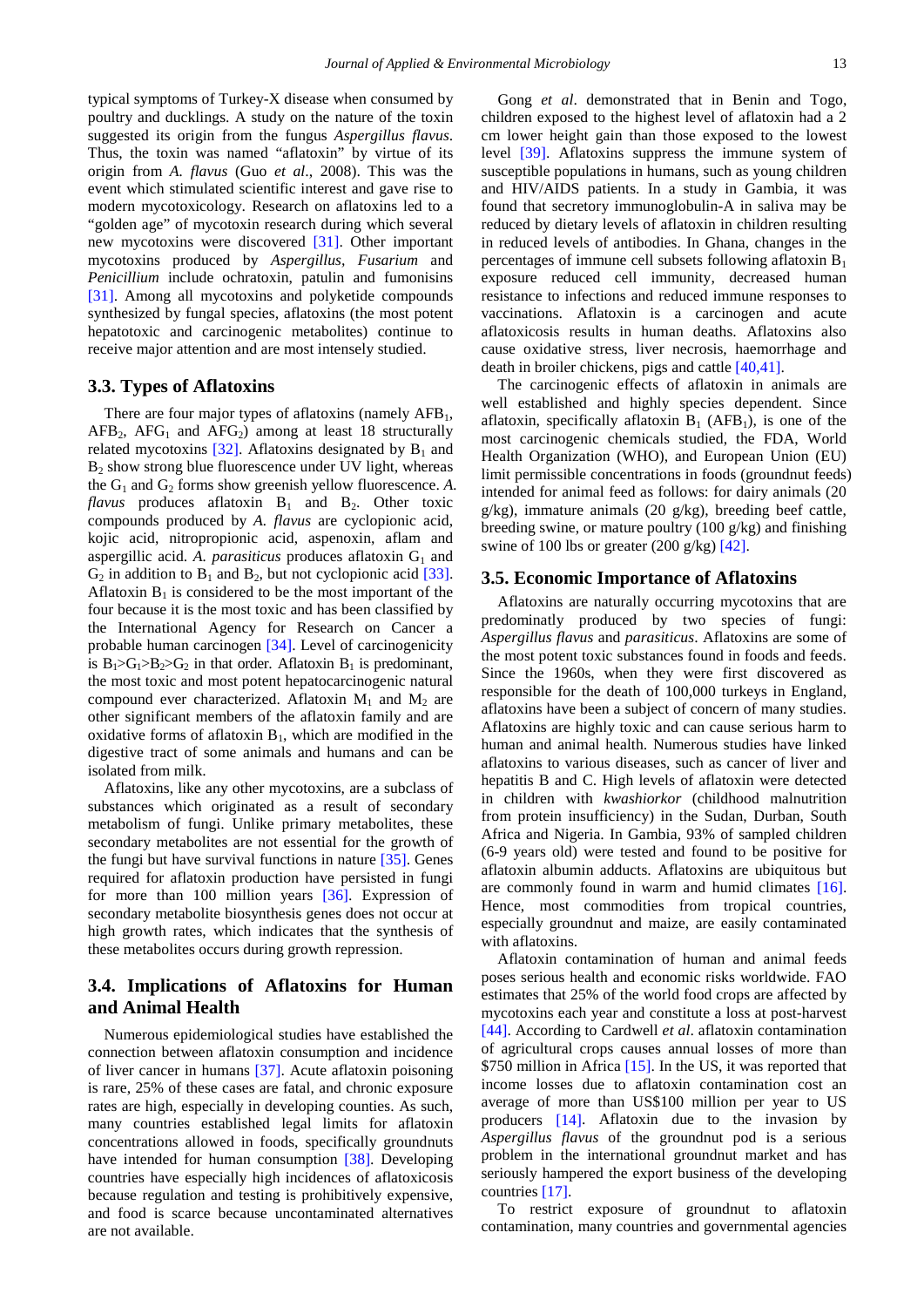have set safety regulations, limiting the average concentration of aflatoxin on groundnut and groundnut products. For instance, in 1974 the Food and Drug Administration (FDA) proposed a tolerance level at 15 parts per billion (ppb) for aflatoxin in groundnut products. These regulations on food crops due to aflatoxin toxicity have a considerable economic impact on crop production and consequently on farm organization. According to FAO, developing countries account for approximately 95% of world groundnut production, but are unable to sell large quantities of groundnut on the international market because of aflatoxin contamination [\[17\].](#page-7-16)

### **4. Aflatoxin Producing Fungi**

### **4.1. Ecology and Biology of Aflatoxigenic Fungi**

Aflatoxins are produced by four *Aspergillus* species. These include *Aspergillus flavus* Link ex Fr, *Aspergillus nomius* Kurtzman, Horn and Hesseltine, *Aspergillus parasiticus* Speare, and *Aspergillus tamarii [\[44\]](#page-8-1)*. The agronomically and economically most important aflatoxin producers are the closely related *A. flavus,* hence the name afla-toxin, and *A. parasiticus*. Both species are soil-borne fungi that grow on living and decaying plant matter. These fungi produce aflatoxins on various commodities, but they are a concern on corn, groundnut and cottonseed. *A. flavus*  can be distinguished from *A*. *parasiticus* by its smooth spores and yellow-green colonies on potato dextrose agar (PDA) medium [\[45\].](#page-8-2) *A. parasiticus* produces dark yellowgreen conidia with nearly spherical vesicles that produce roughened conidia. It can be readily distinguished from *A*. *flavus* by its rough-walled conidia [\[45\].](#page-8-2)

Dominant aflatoxins produced by *A. flavus* are  $B_1$  and B2, whereas *A. parasiticus* produces two additional aflatoxins  $G_1$  and  $G_2$  [\[18\].](#page-7-17) A. *flavus* of the section Flavi is the most common species involved in pre-harvest aflatoxin contamination of crops and causes aflaroot or yellow mould. *A. flavus* is the most common mycotoxinproducing fungus found in groundnuts; this is true across various climates and geographic regions.

Aflatoxigenic fungi are soil-borne imperfect filamentous fungi, which are saprophytic during most of their life cycle, and grow on wide variety of substrates, including decaying plant and animal debris. Two major factors that influence soil populations of these fungi are soil moisture and soil temperature. These storage fungi can grow at temperatures ranging from 12 to 48  $^{\circ}$ C, with optimum of 25 to 42 ºC, and at water potentials as low as - 35 MPa. Under high soil temperatures and low moisture, which are associated with drought stress, these fungi become highly competitive and dominant, produce abundant inocula, and outcompete other microflora on corn, cotton, and groundnut [\[18\].](#page-7-17)

Neither *A. flavus* nor *A. parasiticus* has a known sexual stage; they reproduce only by asexual means, but undergo genetic recombination through a parasexual cycle. Morphology of the conidiophore, which bears asexual spores, is the most important taxonomic character in the identification of *Aspergillus*. Other important morphological structures used in identification are cleistothecia, hulle cells, and sclerotia [\[31\].](#page-7-26) These fungi can survive either as mycelium or as resistant structures known as sclerotia [\[46\].](#page-8-3) *A. flavus* type fungi are genetically and phenotypically diverse. There are of two types, L isolates producing abundant conidiophores, large sclerotia, and variable amounts of aflatoxin, while the S isolates produce abundant, small sclerotia, fewer conidiophores, and high levels of aflatoxins.

Aflatoxigenic fungi are ubiquitous in nature and have important roles in natural ecosystems and human economy. *Aspergillus* species are capable of recycling starches, hemicelluloses, celluloses, pectins and other sugar polymers. Some species of *Aspergillus* degrade more refractory compounds, such as fats, oils, chitin and keratin. Maximum decomposition occurs in the presence of sufficient nitrogen, phosphorus and other essential inorganic nutrients. Foods utilized by humans and domestic animals are also good nutritional sources for *Aspergillus* specie[s \[31\].](#page-7-26)

### **4.2. Life Cycle of** *Aspergillus* **Species**

*Aspergillus flavus* is a saprophytic fungus that survives on dead plant tissue and sometimes behaves as a weak and opportunistic pathogen [\[47\].](#page-8-4) The sources of inocula for *A. flavus* and *A. parasiticus* are sporogenic sclerotia, conidia and mycelia that over-winter in plant debris [\[48\].](#page-8-5) In fields repeatedly cropped to groundnut or rotated between groundnut, maize and cotton, conidia from sporogenic sclerotia are the primary source of *A. flavus* inocula. Conidia adjacent to the developing groundnut pods germinate in the soil following the release of carbon and nitrogen substrates by injured groundnut pegs and result in colonization of the pods. Hot humid conditions favor the release of spores on plant residues, and these spores are dispersed by wind through the field [\[49\].](#page-8-6) Conidia that adhere to insect bodies are physically moved to plant parts and flowers in groundnut. Smaller, generally immature kernels are more easily infected in a shorter period of time than kernels in more mature pods. Infections of groundnut kernels at other maturity stages are relative to the survival of the fungus and not necessarily to a new infection at a later stage of maturity. *Aspergillus flavus* does not always establish a successful systemic infection in groundnut plants.

# **5. Occurrence of Aflatoxins in Foods in Ethiopia**

In Ethiopia, the investigation on fungi associated with grain, and the extent of the mycotoxins they cause is very limited. A preliminary survey on prevalence of *Aspergillus flavus* on cereal grains in Ethiopia was conducted three decades ago [\[49\].](#page-8-6) In the study, mycological examination was made and the *A. flavus* isolate potential to produce mycotoxin was determined. The result showed that the fungus is associated more with sorghum and maize than with teff and barley. From the isolated *A. flavus,* 80% of the isolates were capable of producing aflatoxin *in vitro*. The favorable conditions for the fungus and associated toxin production included high relative humidity and temperature of the growing area. Bisrat and Gebre also reported that aflatoxins were identified from ground pepper (*berbere*) and ground roasted pea (*shiro*) although the detection was much lower than various international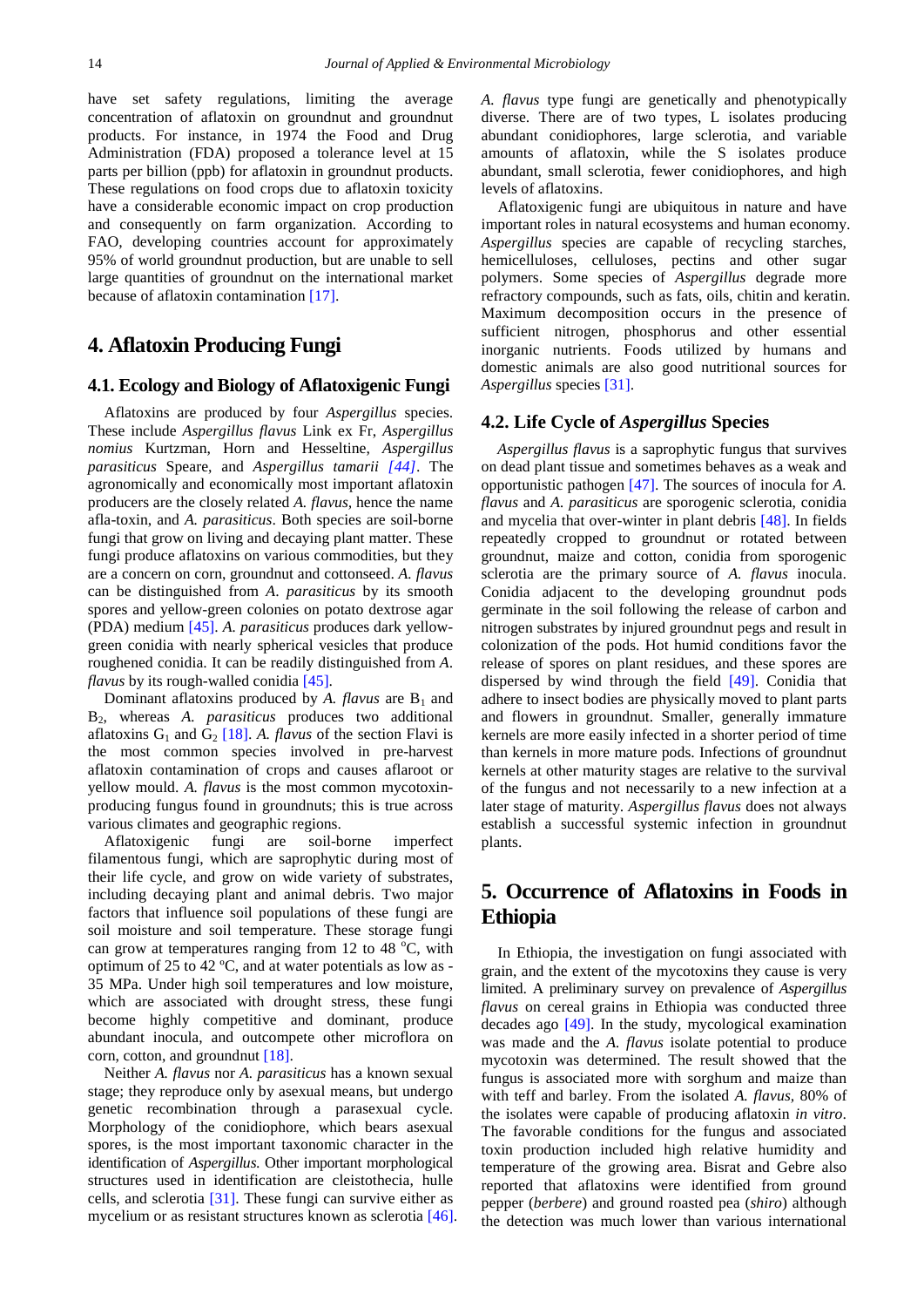standards and its frequency was also lower [\[21\].](#page-7-20) Unpublished works of various investigators showed that aflatoxins are prevalent in maize, sorghum, barley, different staples and leguminous foods of Ethiopia.

Amare *et al.* in his study of mycoflora, aflatoxins using thin layer chromatography, and resistance of groundnut cultivars from eastern Ethiopia, showed that 42% of the samples he collected contained detectable aflatoxins at levels ranging from 5 to 250 µg/kg. About 85% of the isolates of *A. flavus* were also capable of producing aflatoxins in culture  $[22]$ . Apart from the abovementioned investigation, some other studies showed that aflatoxins are prevalent despite limited available information. According to Amare *et al*. there is occurrence of *Aspergillus* and *Fusarium* mycotoxins in Ethiopian barley, sorghum, wheat and teff [\[50\].](#page-8-7) There is a need to further extend the database on the nature and extent of mycotoxin contamination and the associated fungi in the region, because such information is a prerequisite for assessing the risk to consumer health and for managing the mycotoxin problems.

Amare collected maize grain samples from Dire Dawa (eastern Ethiopia), Adama, and Ambo, and identified 15 species of fungi from 17 samples [\[51\].](#page-8-8) Amongst these, *Aspergillus* spp. occurred in 94% of the samples, *Fusarium* spp. occurred in 76.5% of the samples, while *Penicillium* spp. were found in 64% of the samples. He also detected aflatoxins, fumonisins, deoxynivalenol and nivalenol with varying concentrations. In this study, it was concluded that toxin-producing fungi occurred ubiquitously so that further monitoring of mycotoxins in maize in Ethiopia is justifiable considering the different agro-ecological zones of maize-producing areas (hot, humid western and southwestern regions of the country) with detailed analysis of the pre-harvest and post-harvest storage factors.

Eshetu conducted a study on the aflatoxin content of groundnut (*Arachis hypogaea*) in relation to shelling and storage practices of farmers in Ethiopia [\[27\].](#page-7-24) The finding showed that *Aspergillus flavus* was the most potent aflatoxigenic strains infecting 80.69% of the total samples analyzed. Eighty-five percent of the tested isolates of *A. flavus* were capable of producing aflatoxins. Alemayehu *et al*. also reported that the total aflatoxin levels in the positive samples of groundnut seed varied between 15 and 11865 µg/kg [\[23\].](#page-7-22) Eshetu suggested that researches by investigators on the aflatoxin content of groundnut and other cereals in pre-harvest and spatial distribution of it are needed to fulfill the aflatoxin information gap at the country level [\[27\].](#page-7-24)

The current research results of Alemayehu *et al.* reported heavy contamination of groundnut samples in Ethiopia at a level much higher than any international, FAO and WHO-standards (which is 15 µg/kg) [\[23\].](#page-7-22) They also suggested that investigation of groundnut contamination by toxigenic fungi and associated mycotoxins should continue in groundnut producing regions across the country to come up with a complete picture of grain contamination both temporally and spatially. Such studies will serve as important basis to understand the full extent of the problem and also to work on appropriate management measures, and also serves as a wakeup call to create awareness on the aflatoxin problem in the country and possible remedies.

# **6. Occurrence of Aflatoxin Contamination in Groundnut**

Aflatoxin contamination can occur in pods and seed in the soil near harvest, during harvest, and post-harvest in storage. Pre-harvest infection by *Aspergillus* spp. and the environmental factors that lead to colonization, infection of the seeds, plants, and aflatoxin accumulation have been reviewed in detail [\[18\].](#page-7-17) Initial inoculum in groundnuts most likely originates in the soil. Inoculation and colonization are dependent on soil pathogen population, temperature and moisture content of the soil. The two most important conditions that favor pre-harvest invasion and aflatoxin contamination of groundnut seeds are the simultaneous occurrence of excessively high soil temperature and late season drought stress. Neither heat nor drought alone can induce high levels of pre-harvest contamination. Insect and mechanical damage to the pod increase the opportunity for invasion by *Aspergillus* and the consequent accumulation of aflatoxins. Similarly, post-harvest aflatoxin contamination is most attributable to improper storage of the pods and seed. Conditions important for aflatoxin formation during storage are high humidity and high temperature.

# **7. Management of Aflatoxin Contamination of Groundnut**

### **7.1. Overview of Aflatoxin Management**

Management of aflatoxin contamination in groundnuts is complex. Both preventative and curative procedures may be necessary. Aflatoxin occurrence and severity in field crops is largely a matter of uncontrollable natural events. The complete elimination of aflatoxin from human food, while desirable, is almost impossible to achieve, as aflatoxin is distributed in a wide range of agricultural products where it is an unavoidable natural contaminant.

However, certain practices such as the "farm to fork" policy of the European Union (EU) can be put in place to reduce aflatoxin levels. Pre-harvest and post-harvest management strategies employed to reduce aflatoxin in food result in lower productivity, but better quality. This is confirmed by Hameeda *et al*. who state that commodities contaminated with aflatoxin have a lower market value and cannot be exported [\[52\].](#page-8-9) The authors also reported that animals fed with groundnut meal contaminated with aflatoxin have lower productivity and slower growth. Likewise, Magan *et al*. concluded that poor post-harvest management can immediately result in rapid loss of quality and encourage aflatoxin growth [\[53\].](#page-8-10) Research on the aflatoxin problem has linked aflatoxin production to poor farming practices. In a survey of 300 samples collected from Benin's farmers, Hameeda *et al.* analyzed the relationship between the level of aflatoxin and storage practices [\[52\].](#page-8-9) It was reported that aflatoxin levels at the beginning of storage were less than the ones found in maize stored for six months.

Dohlman proposed a strategy to reduce both health risks and the economic costs associated with mycotoxins. Food producers must be more aware of mycotoxin effect, and therefore, handling practices that would minimize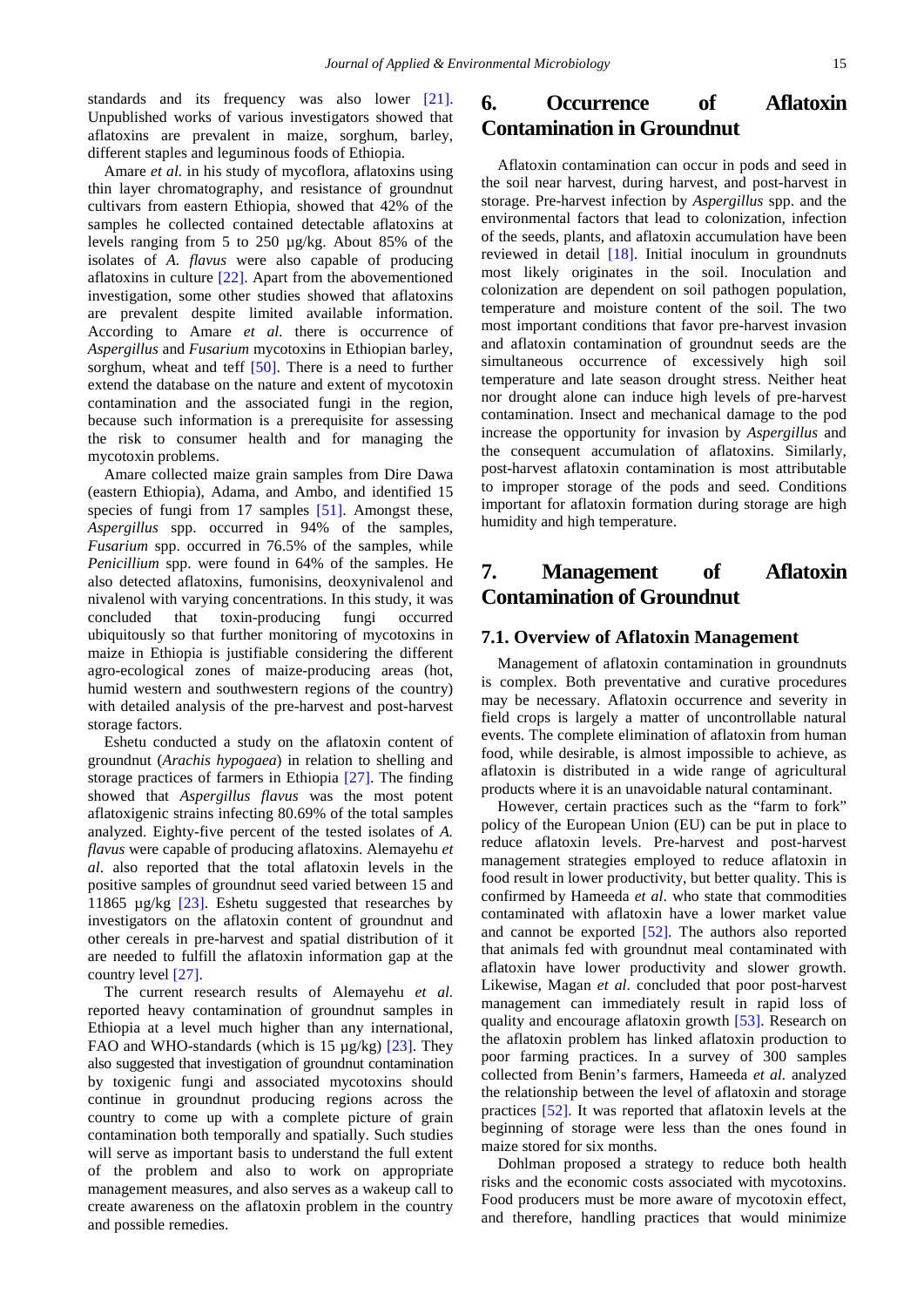mycotoxin contamination. Moreover, another solution would be to encourage the adoption of process-based guidelines (good agricultural practices (GAPs) or good manufacturing practices (GMPs)) [\[16\].](#page-7-15)

Hazard analysis and critical control points (HACCP) are employed to reduce unacceptable aflatoxin levels from insect damage to the developing crop in the field or when the mature crop is exposed to moisture prior to harvest or during handling, transportation and storage. However, small-scale industries, subsistence production and food insecurity make the economics and enforcement of aflatoxin regulations impractical [\[54\].](#page-8-11) Current management of aflatoxin contamination starts in the farmer's field and continues through harvest, drying, storage and processing [\[54\].](#page-8-11)

# **7.2. Cultural Practices Used in the Management of Aflatoxins**

**Habitat Management:** Certain cultural practices, such as: summer ploughing, selection of appropriate planting date to take advantage of periods of rainfall to avoid endseason drought effects, seed dressing with systemic fungicides or biocontrol agents, maintaining good plant density in the fields, removal of premature dead plants, managing insect pests and diseases, timely harvesting, exclusion of damaged and immature pods, quick pod drying, controlling storage insect pests and storing the pod/seed with less than 10% moisture content can prevent fungal infection and proliferation [\[24,25,26\].](#page-7-23) The use of safe and efficient mechanical threshers, and seed storage bins are other cultural practices for reducing aflatoxin in groundnuts.

Although most of the options are cost-effective and practical under subsistence farming conditions, they remain largely un-adopted by farmers. Researcher efforts resulted in devising appropriate combination of practices (timely harvesting, windrow drying and threshing) that are more compatible with socio-economic profiles and farming practices which contribute to good adoption of the farmers of a particular region. Late season irrigation to alleviate drought stress of plants is effective in reducing aflatoxin contamination in the field. Choice of cultivar is important, especially on location where irrigation is not available. The cultivar should mature before late season drought stress occurs, and where it can be harvested and dried in conditions not favorable post-harvest contamination. Control of pod-feeding insects through application of recommended insecticides and use of insect-resistant cultivars should be an integral part of the strategy to eliminate pre-harvest aflatoxin contamination [\[24,25,26\].](#page-7-23)

**Aflatoxin Management Through Soil Amendments:**  Soil amendments with gypsum (as source of calcium), farmyard manure and cereal crop residues applied either singly or in various combinations at different cropping stages would contribute to reduction in the pre-harvest *A. flavus* infection and aflatoxin contamination in groundnut [\[11\].](#page-7-10) Application of gypsum and farmyard manure at the time of sowing was found to be most effective in reducing seed infection and aflatoxin contamination (mean reduction of 80% compared to controls). This managements options is feasible because lime and farmyard manure are cheap and easily available in most developing countries, including SSA.

**Post-harvest Aflatoxin Management Practices:**  Several studies in West Africa have shown that aflatoxin contamination increased with the delay in pod removal after lifting the plants and during storage [\[26\].](#page-7-36) In addition, traditional heap drying enhanced rapid fungal proliferation and toxin production. Small and immature seeds (beans) contain the highest toxin and segregating such seeds would reduce the contamination in the final product. Replacement of farmers' traditional practice of 'heap' drying with windrow drying of lifted plants has dramatically reduced the contamination. In Andhra Pradesh State, India, mechanical threshers were introduced for rapid threshing of pods to avoid the heaping.

However, on-farm and household storage conditions in Asia and SSA are not adequate to store groundnut safely (lack of clean storage bins, frequent pest infestation) and create conditions conducive for aflatoxin contamination even in a healthy produce from the field. Rapid postharvest drying can prevent the further invasion of groundnut seeds by *Aspergillus* spp. Early harvesting and the rapid drying of groundnut kernels to moisture levels below 15% effectively stop aflatoxin accumulation.

Storage conditions at low temperatures and reduced humidity are important components for reduced *A. flavus*  growth and aflatoxin production. Storage facilities must be regularly monitored to ensure early detection and management of insect infestations. Old grain residue must not be mixed with new grain and storage areas must be sanitized before new grain is stored **(http://ec.europa.eu)**. According to Smith, good warehousing practices largely prevent further increase of post-harvest aflatoxin contamination [\[55\].](#page-8-12) The most important factor in preventing aflatoxin contamination in groundnut in storage is moisture control. A good warehouse should have a double roof and sidewalls and be adequately cooled and properly ventilated to prevent wetting of the groundnuts. Pods should be dried to less than 9% moisture prior to storage. Controlled atmosphere (CA) in storage with high  $CO<sub>2</sub>$  and low  $O<sub>2</sub>$  appears to inhibit the *Aspergillus* growth. Hence hermetic atmosphere storage seems desirable in preserving the groundnut quantity and quality.

According to Cole *et al*., post-harvest screening to remove contaminated seed appears to be a promising means to reduce or to eliminate aflatoxin [\[56\].](#page-8-13) When aflatoxin contamination occurs, there are usually only a few highly contaminated seeds irregularly distributed in the groundnut lots. Most of the harvested seeds are free of contamination. Early removal of high-risk seeds, *e.g.*, those that are damaged, immature, or discolored, should be an effective way to prevent further contamination and increase the groundnuts' value. Practical methods include manual sorting, seed size and density separation, or electronic color sorting. Electronic color sorting has proved to be the most effective aflatoxin management strategy available in the processing phase.

In conclusion, the recommended cultural practices include optimizing irrigation; avoiding mechanical and insect pest damage during cultivation, harvesting, storage and processing; optimizing harvest time; rapid post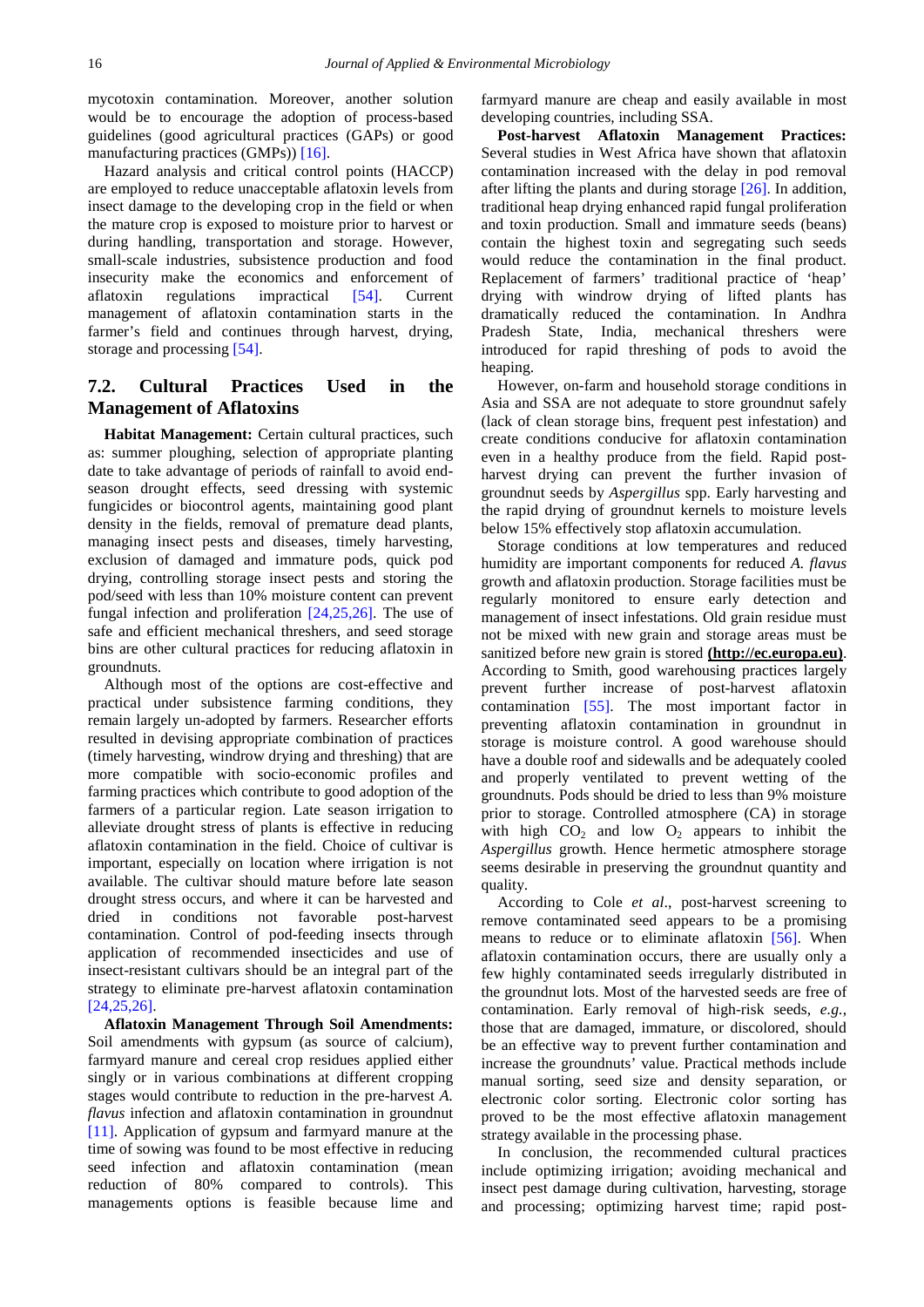harvest drying; and storage at low temperature, and managing humidity and seed moisture.

### **7.3. Physical Control of Aflatoxin Production**

Sanitation practices, such as mechanical or hand sorting, can reduce aflatoxin levels by removing low-density mould-infected kernels [\[57\].](#page-8-14) Prado *et al*. found that gamma irradiation at doses of 15, 20, 25, and 30 kilo Gray (kGy) resulted in a 55-74% aflatoxin  $B_1$  reduction in groundnut kernels [\[58\].](#page-8-15) Ogunsanwo *et al*. (2004) found positive correlations between loss of aflatoxin and dry roasting conditions. Roasting at  $140^{\circ}$ C for 40 minutes reduced aflatoxin  $B_1$  and  $G_1$  by 58.8 and 64.5%, respectively, while roasting at  $150^{\circ}$ C for 30 minutes resulted in 70 and 79.8% reduction in aflatoxin  $B_1$  and  $G_1$ , respectively. Cooking and steaming for 1 hour under pressure reduces aflatoxin by up to 60% [\[57\].](#page-8-14) This is because high temperature breaks the ring chemical structure of aflatoxin.

# **7.4. Biological Control of Aflatoxin Production**

Biological control of toxigenic *A*. *flavus* strains can be achieved by the application of atoxigenic *A. flavus* strains to maize, groundnut and cotton fields [\[59\].](#page-8-16) Dorner *et al*. reported that field application of the nontoxigenic strains not only reduced aflatoxin contamination in the field but also reduced aflatoxin contamination that occurred in storage [\[60\].](#page-8-17) Biocontrol agents were used as seed dressing and soil application to determine their effects on population dynamics of *A. flavus* in the geocarposphere and subsequently on pre-harvest kernel infection of groundnut. Application of 11 kg/ha of an atoxigenic *A. flavus* strain with a food source such as wheat (*Triticum aestivum* L.) or sorghum (*Sorghum bicolor* L.) once a year resulted in the displacement of over 80% of aflatoxinproducing *Aspergillus* spp. in Arizona and Texas [\[61\].](#page-8-18)

Similarly, significant reduction (20-90%) in *A. flavus*  seed infection was recorded with several treatments over the control  $[62]$ . These practices have been applied with success in developed countries but have been of limited use in developing countries. In spite of precautions, damage and contamination can still occur, even on undamaged pod and seed, which led to application of various curative methods to eliminate or lower the contamination. According to Thakur and Waliyar (2005), selected isolates of *Trichoderma* (*T. viride* (Tv 47), *T. harzianum* (Th 23), *T. harzianum* (Th 20), *T. koningii* (Tk 83)), geocarposphere bacterial strains of *Pseudomonas* (*P. aeruginosa* CDB35*, P. cepacia* and *P. fluorescens*) and Actinomycetes (strain CDA19)) have been used for reducing groundnut seed colonization by competitive exclusion/ inhabitation of *Aspergilli*. Aflatoxin production is also inhibited by lactic acid bacteria (*Bacillus subtilis)*  and many other molds. This inhibition may result from many factors, including competition for space and nutrients in general, competition for nutrients required for aflatoxin production but not for growth, and production of anti aflatoxigenic metabolites by co-existing microorganisms. For instance, *Bacillus subtilis*, a bacterium isolated from groundnuts, was found to inhibit the growth of *A. flavus* in groundnuts.

### **7.5. Use of Resistant Groundnut Genotypes**

Besides adopting certain cultural harvest and storage practices, planting *A*. *flavus*-resistant genotypes is an effective and low-cost part and parcel of an integrated aflatoxin management. Alleviation of aflatoxin contamination through genetic manipulation has been attempted in several groundnut-producing countries since the late 1960s. Breeding resistant cultivars is possible only when there are available sources of stablity and high-level groundnut resistance. Groundnut cultivar also affects contamination levels; newer cultivars are more resistant to fungal growth while native, or unimproved, cultivars are more susceptible to contamination [\[63\].](#page-8-20) Resistance to aflatoxin contamination in groundnut is probably due to resistance to pod infection, resistance to seed invasion and colonisation by the fungus, and resistance to aflatoxin production. However, Cantonwine *et al*. found that seed colonisation by *A*. *flavus* does not appear to be a significant plant trait that affects the field resistance of groundnut to aflatoxin contamination [\[64\].](#page-8-21)

Drought-tolerant groundnut genotypes have reduced aflatoxin levels and resulted in higher yields than droughtsusceptible genotypes when subjected to late-season planting and drought stress [\[65\].](#page-8-22) Under drought conditions, the receding groundnut foliar canopy allows solar radiation to strike the bare soil surface, raising the temperature of the geocarposphere, thus promoting the production of aflatoxin.

### **7.6. Chemical Control of Aflatoxin Contamination**

Ring opening of the aflatoxin chemical structure occurs at 100°C, followed by decarboxylation, leading to the loss of the methoxy group from the aromatic ring of the aflatoxin molecule. Aflatoxin G1 and G2 are more susceptible to chemical hydrolysis than aflatoxin B1 and B2 because of the presence of two ether linkages in the G group compared to the B group which possess a single ether linkage [\[66\].](#page-8-23) Ammonia at 0.5-7% coupled with long exposure time, ambient temperature and pressure has been successfully used to inactivate aflatoxin in contaminated commodities, such as groundnut meal, cottonseed and maize. This process has been approved by safety and regulatory agencies, such as Food and Agriculture Organization (FAO), Food and Drug Administration (FDA), and United States Department of Agriculture (USDA) [\[67\].](#page-8-24)

Aflatoxin bioavailability was reduced in the gastrointestinal tract of animals by chemisorbents, such as activated carbon, bentonite, clays, and aluminosilicates. A Nova Silclay (NS) can act as a selective enterosorbent of aflatoxins when mixed with animal feed at inclusion rates as low as  $0.25\%$  (w/w) [\[61\].](#page-8-18) At this inclusion rate, NS sequesters aflatoxin resulting in reduced aflatoxin in the gastrointestinal tract and neutralization of its toxic effects. It does, however, not interfere with vitamin and micronutrient uptake. Long-term studies at Texas A & M University and in a Phase I Adverse Events trial at Texas Technology University confirmed the relative safety of NS in rodents [\[61\].](#page-8-18) NS will be a promising novel, inexpensive and easily disseminated remedy to aflatoxin management in Africa once Phase II human studies are completed to determine its efficacy [\[61\].](#page-8-18)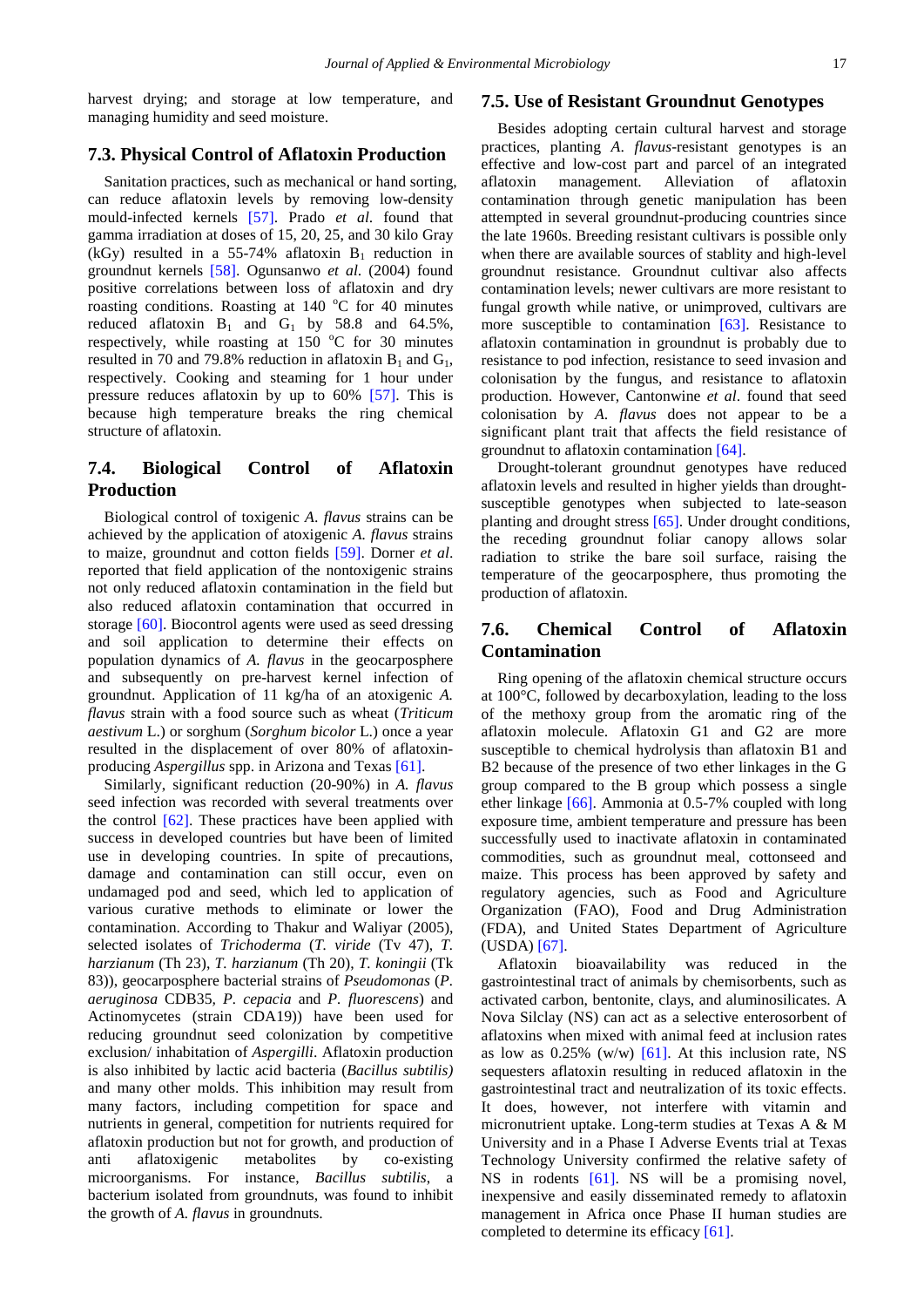### **Acknowledgments**

I acknowledge Dr. Mashilla Dejene from Department of Plant Pathology, Haramaya University for his critical comments of this review article.

# **References**

- <span id="page-7-0"></span>[1] Dwivedi, S.L., Crouch, J.H., Nigam, S.N., Ferguson, M.E. and Paterson, A.H., 2003. Molecular breeding of groundnut for enhanced productivity and food security in the semi-arid tropics: Opportunities and challenges. Advanced Agronomy 80: 153-221.
- <span id="page-7-1"></span>[2] Surendranatha, E.C., Sudhakar, C. and Eswara, N.P., 2011. Aflatoxin contamination in groundnut induced by aspergillus flavustype fungi: a critical review. International Journal of Applied Biology and Pharmaceutical Technology 2: 2-9.
- <span id="page-7-2"></span>[3] Sharma, K.K. and Mathur, B.P., 2006. Peanut (Arachis hypogaea L.). Methods in Molecular Biology 343: 347-358.
- <span id="page-7-3"></span>[4] USDA (United States Department of Agriculture), 2010. National agricultural library nutrient database. (http://www.nal.usda.gov/fnic/foodcomp/cgi-bin/list\_nut\_edit.pl) (Accessed on July 5, 2011).
- <span id="page-7-4"></span>[5] Ayele, A., 2010. Evaluation of symbiotic effectiveness of rhizobia (Bradyrhizobium spp.) with groundnut (Arachis hypogaea L.) in Eastern Hararghe zone of Oromiya regional state, Ethiopia. M.Sc thesis, Haromaya University, Haromaya. 121p.
- <span id="page-7-5"></span>[6] Weiss, E.A., 2000. Oil Seed Crops. 2<sup>nd</sup> edition. Blackwell Science Ltd., Oxford, London, BerlinCarlton, Paris. 31-36 pp.
- <span id="page-7-6"></span>[7] FAO (Food and Agriculture Organization) Statistical Database, 2006. (http://faostat.fao.org/faostat/). (Last updated: 24<sup>th</sup> April 2006).
- <span id="page-7-7"></span>[8] USDA-FAS (United States Department of Agriculture-Foreign Agricultural Service), 2010. Peanut Area, Yield, and Production**.** Table 13. Source: www.fas.usda.gov **(**Accessed: 2/14/2010).
- <span id="page-7-8"></span>[9] Daniel, E., 2009. Groundnut research. pp. 1-3. In: Presentation for Workshop, Werer Agricultural Research Center, Ethiopia..
- <span id="page-7-9"></span>[10] CSA (Central Statistical Authority) of the Federal Democratic Republic of Ethiopia, Central Agricultural Census Commission, 2014. Ethiopian agricultural sample enumeration, 2014 (2006 E.C), Statistical Report on area and production of Crops, Volume I, Addis Ababa.
- <span id="page-7-10"></span>[11] Waliyar, F., Craufurd, P., Padmaja, K.V., Reddy, R.K., Reddy, S.V., Nigam, S.N. and Kumar, P.L., 2006. Effect of soil application of lime, crop residue and biocontrol agents on preharvest Aspergillus flavus infection and aflatoxin contamination in groundnut. pp. 45. In: International Conference on Groundnut Aflatoxin Management and Genomics, 5-10 November 2006, Gungdon Hotel, Guangzhou, China.
- <span id="page-7-11"></span>[12] Peraica, M., Radic, B., Lucic, A. and Pavlovic, M., 1999. Diseases caused by molds in humans. Bulletins of the World Health Organization. (http://www.moldsurvivor.com/diseases\_caused\_by\_molds\_in\_huma.html) (Accessed on July 30, 2012).
- <span id="page-7-12"></span>[13] Richard, J.L. and Payne, G.A., 2003. Mycotoxins in plant, animal, and human systems.Task Force Report No. 139. Council for Agricultural Science and Technology (CAST).
- <span id="page-7-13"></span>[14] Coulibaly, O., Hell, K., Bandyopadhyay, R., Hounkponou, S. and Leslie, J. F., 2008. Mycotoxins: detection methods, management, public health and agricultural trade, Published by CAB International, ISBN 9781845930820.
- <span id="page-7-14"></span>[15] Cardwell, K.F., Desjardins, D. and Henry, S. H., 2004. The cost of achieving food security and food quality. (http://www.apsnet.org/online/ festure/mycotoxin/ top.html) (Accessed on July 1, 2012).
- <span id="page-7-15"></span>[16] Dohlman, E., 2003. Mycotoxin hazards and regulations: Impacts on food and animal feed crop trade, International trade and food safety: Economic theory and case studies, Jean Buzby (ed.), Agricultural Economic Report 828. USDA, ERS.
- <span id="page-7-16"></span>[17] FAO (Food and Agriculture Organization), 2002. Food and Agricultural Statistics. Rome, Italy.27-44 pp.
- <span id="page-7-17"></span>[18] Payne, G.A., 1998. Process of contamination by aflatoxinproducing fungi and their impact on crops. pp. 279-300, In: Mycotoxins in Agriculture and Food Safety. K. K. Sinha and D. Bhatnagar (eds.), Marcel Decker Inc, New York.
- <span id="page-7-18"></span>[19] CAST (Council for Agricultural Science and Technology), 2003. Mycotoxins: Risk in plant, animal, and human systems. Task Force Report No. 139. Arnes, L4.
- <span id="page-7-19"></span>[20] Krishnamachari, K.A., Nagaarajan, V., Bhat, R.V. and Tilak, T.B., 1975. Hepatitis due to aflatoxicosis-an outbreak inWestern India. Lancet 305: 1061–1063.
- <span id="page-7-20"></span>[21] Bisrat, A. and Gebre P., 1981. A preliminary study on the aflatoxin content of selected Ethiopian food. Ethiopian Medical Journal 19: 47-52.
- <span id="page-7-21"></span>[22] Amare, A., Dawit, A. and Mengistu, H., 1995. Mycoflora, aflatoxins and resistance of groundnut cultivars' from Eastern Ethiopia. SINET: Ethiopian Journal of Science 18: 117-131.
- <span id="page-7-22"></span>[23] Alemayehu, C., Abdi, M., Amare, A. and Helge, S., 2012. Natural occurrence of aflatoxins in groundnut (Arachis hypogaea L.) from eastern Ethiopia. Food Control 30: 602-605.
- <span id="page-7-23"></span>[24] Waliyar, F., Traore, D., Fatondji, D. and Ntare, BR., 2003. Effect of irrigation interval, planting date, and cultivar on Aspergillus flavus and aflatoxin contamination of peanut in a sandy soil of Niger. Peanut Science 30: 79-84.
- [25] Desai, S., Khandar, R.R., Waliyar, F., Thakur, R.P., Dhruj, I.U., Nigam, S.N. and Bandyopadhyay, A., 2005. A HACCP based approach for an integrated management of aflatoxin contamination in groundnut in Gujarat, India. P. 102, In: Summary Proceedings of International Peanut Conference 2005. Prospects and Emerging Opportunities for Peanut Quality and Utilization Technology. January 9-15, 2005, Kasetsart University, Bangkok, Thailand.
- <span id="page-7-36"></span>[26] Waliyar, F., Kumar, P.L., Natre, B.R., Traore, A. and Kodio, A., 2007. Pre- and post harvest management of aflatoxin in groundnut. pp. 32. In: Mycotoxins: Detection methods, management, public health and agricultural trade. John F. Leslie, R. Bandyopadhyay and A. Visconti (eds.), CABI Publishing, UK.
- <span id="page-7-24"></span>[27] Eshetu, L., 2010. Aflatoxin content of peanut (Arachis hypogaea L.) in relation to shelling and storage practices in Ethiopian farmers. MSc Thesis, Addis Ababa University, Addis Ababa.
- <span id="page-7-25"></span>[28] Soliman, K. M., 2002. Incidence, level, and behavior of aflatoxins during coffee bean roasting and decaffeination. Journal of Agricultural and Food Chemistry 50 (25): 7477-7481.
- [29] Bhat, R., Rai, R. and Karim, A., 2010. Mycotoxins in food and feed: Present status and future Concerns. Comprehensive Reviews in Food Science and Food Safety 9(1): 57–81.
- [30] Yazdanpanah, H., Mohammadi, T., Abouhossain, G., and Cheraghali, A. M., 2005. Effect of roasting on degradation of aflatoxins in contaminated pistachio nuts. Food and Chemical Toxicology 43(7): 1135–1139.
- <span id="page-7-26"></span>[31] Bennett, J. W., 2010. An overview of the genus Aspergillus. PP. 1-17. In: Aspergillus molecular Biology and Genomics. M. Machida and K. Gomi (eds.), Caister Academic Press, Norfolk, UK.
- <span id="page-7-27"></span>[32] Wogan, G.N., 1966. Chemical nature and biological effects of the aflatoxins. Bacteriological Review 30: 460-470.
- <span id="page-7-28"></span>[33] Yu, J., 2004. Genetics and biochemistry of mycotoxin synthesis. In: Arora, D.K. (eds.) Fungal Biotechnology in Agricultural, Food, and Environmental Application, New York. Marcel Dekker 21: 343-361.
- <span id="page-7-29"></span>[34] IARC (International Agency for Research on Cancer), 1987. IARC monograph on the Evaluation of Carcinogenic Risk to Humans. Lyon, France, pp. 82-87.
- <span id="page-7-30"></span>[35] Luchese, R.H. and Harrigan, W.F., 1993. Biosynthesis of aflatoxin-the role of nutritional factors. J ournal of Applied Bacteriology 74: 5-14.
- <span id="page-7-31"></span>[36] Cary, J.W. and Ehrlich, K.C., 2006. Aflatoxigenicity in Aspergillus: Molecular genetics, phylogenetic relationships and evolutionary implications. Mycopathologia, 162, 167-177.
- <span id="page-7-32"></span>[37] Wild, C. and Gong, Y., 2010. Mycotoxins and human disease: A largely ignored global health issue. Carcinogenesis 31(1): 71-81.
- <span id="page-7-33"></span>[38] Reddy, K., Salleh, B., Saad, B., Abbas, H., Abel, C. and Shier, W., 2010. An overview of mycotoxin contamination in foods and its implications for human health. Toxin Reviews 29(1): 3-26.
- <span id="page-7-34"></span>[39] Gong, Y.Y., Cardwell, K., Hounsa, A., Egal, S., Turner, P.C., Hall, A.J. and Wild, C.P., 2002. Dietary aflatoxin exposure and impaired growth in young children from Benin and Togo: Cross sectional study. British Medical Journal 325: 20-21.
- <span id="page-7-35"></span>[40] Eraslan, G., Akdogan, M., Yarsan, E., Sahindokuyucu, F., Essiz, D. and Altintas, L., 2005. The effects of aflatoxins on oxidative stress in broiler chickens. Turkish Journal of Veterinary and Animal Sciences 29: 701-707.
- [41] Osweiler, G., 2005. Aflatoxins and animal health. Iowa State University, Ames, Iowa. 4 pages.